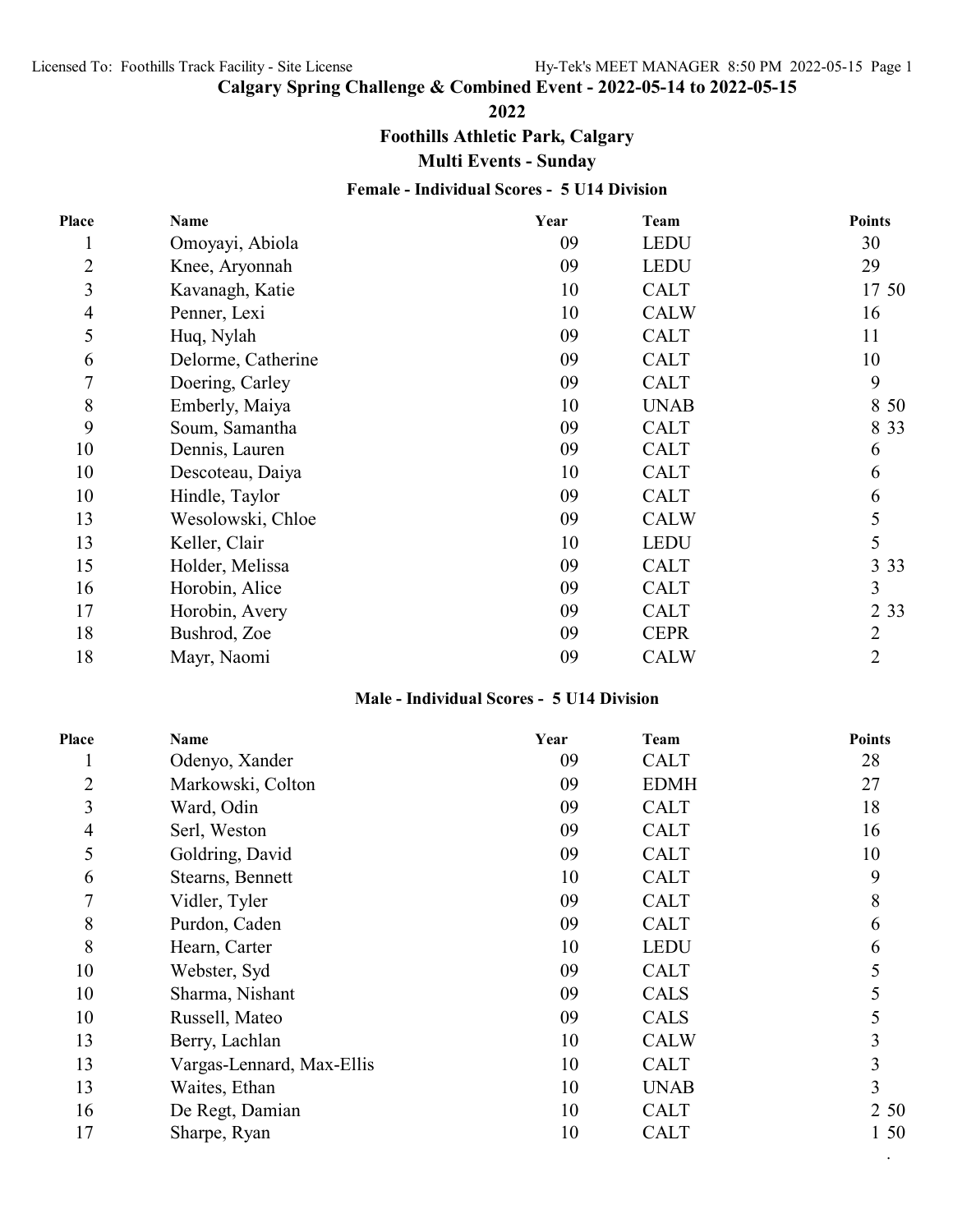## **Female - Individual Scores - 6 U12 Division**

| Place          | Name                                      | Year | Team        | <b>Points</b> |  |
|----------------|-------------------------------------------|------|-------------|---------------|--|
|                | Cooper, Avery                             | 11   | <b>STAL</b> | 34            |  |
| $\overline{2}$ | Drebert, Maelle                           | 11   | <b>LEDU</b> | 28            |  |
| 3              | Reyes, Taliyah                            | 11   | <b>CALT</b> | 16            |  |
| $\overline{4}$ | Hay, Cambryn                              | 11   | <b>PASS</b> | 13            |  |
| 5              | Parlov, Inga                              | 11   | <b>CALS</b> | 11            |  |
| 5              | Armeneau, Adele                           | 11   | <b>CALT</b> | 11            |  |
| 7              | Van Wyk, Ella                             | 11   | <b>CALT</b> | 6             |  |
| 7              | Siemens, Haley                            | 11   | <b>CALT</b> | 6             |  |
| 9              | Copeland, Adele                           | 11   | <b>CALT</b> | 5             |  |
| 9              | Lea, Erica                                | 11   | <b>CALT</b> | 5             |  |
| 11             | Coghlan, Isla                             | 12   | <b>CALT</b> | 4             |  |
| 11             | Naish, Emma                               | 12   | <b>CALT</b> | 4             |  |
| 11             | Robinson, Lauren                          | 12   | <b>CALT</b> | 4             |  |
| 14             | Petrovs, Paula                            | 11   | <b>CALS</b> | 3             |  |
| 14             | Swanson, Vera                             | 12   | <b>CALT</b> | 3             |  |
| 16             | McIntyre, Ainsley                         | 11   | <b>CALT</b> | 2             |  |
| 17             | Penner, Maxine                            | 12   | <b>CALW</b> |               |  |
|                | Male - Individual Scores - 6 U12 Division |      |             |               |  |

| Place          | <b>Name</b>       | Year | Team        | <b>Points</b> |
|----------------|-------------------|------|-------------|---------------|
|                | Warne, Fraser     | 11   | <b>CALT</b> | 29            |
| $\overline{c}$ | Cysouw, Isaac     | 11   | <b>CALT</b> | 20            |
| $\overline{2}$ | Hermary, Drew     | 11   | <b>CALT</b> | 20            |
| 4              | Stewart, Ryker    | 12   | <b>CALT</b> | 19            |
| 5              | Emberly, Nicholas | 12   | <b>UNAB</b> | 11            |
| 6              | Duruji, Daniel    | 11   | <b>CALT</b> | 10            |
| $\overline{7}$ | Vataman, Fabian   | 12   | <b>CALT</b> | 8             |
| 8              | Bereski, Dalin    | 12   | <b>CALT</b> | 6             |
| 9              | Chow, Caleb       | 11   | <b>CALT</b> | 5             |
| 9              | McMorris, Andrew  | 12   | <b>CALT</b> |               |
| 9              | Ehirhieme, Uyi    | 12   | <b>CALT</b> |               |
| 12             | Solobay, Marc     | 12   | <b>CALT</b> | 4             |
| 12             | Serl, Garrett     | 12   | <b>CALT</b> | 4             |
| 14             | Ku, William       | 12   | <b>CALT</b> | 3             |
| 15             | Omoyayi, Ayotobi  | 11   | <b>LEDU</b> | 2             |
| 15             | Hendrick, Cameron | 12   | <b>CALT</b> | 2             |
| 15             | De Regt, Austin   | 12   | <b>CALT</b> | 2             |
| 18             | Causton, Spencer  | 11   | <b>CALT</b> |               |